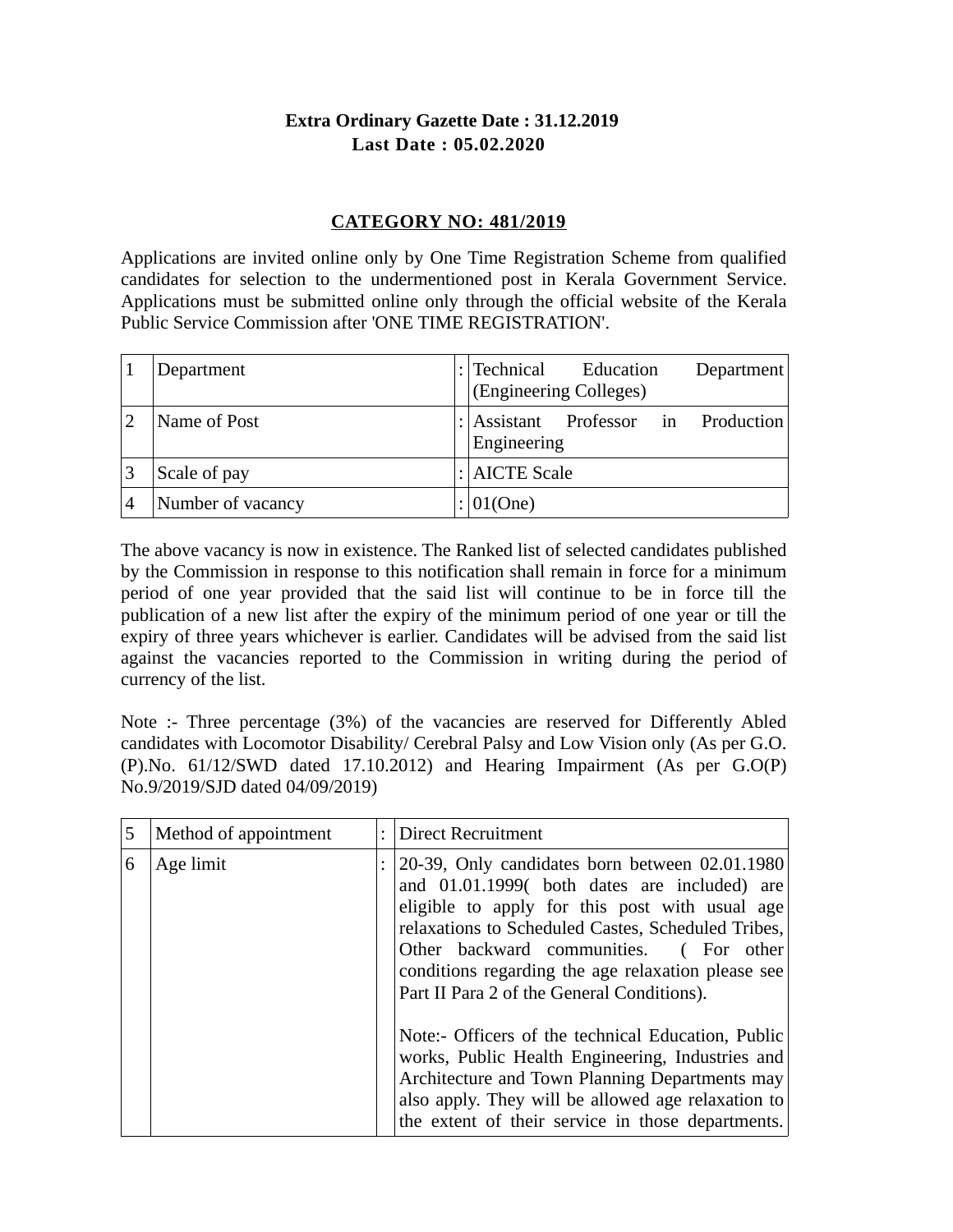|                       | (Maximum age limit shall not exceed 50 years as<br>on 01.01.2019.)                                               |
|-----------------------|------------------------------------------------------------------------------------------------------------------|
| <b>Qualifications</b> | BE/B.Tech and ME/M.Tech in relevant branch<br>with First Class or equivalent either in BE/B.Tech<br>or ME/M.Tech |

Note:- i)Rule 10 a (ii) of Part II KS&SSR is applicable.

ii)Candidates who claim equivalent qualification instead of qualification mentioned in the Notification shall produce the relevant Government order to prove the equivalency at the time of verification, then only such qualification shall be treated as equivalent to the prescribed qualification concerned.

iii)In the case of difference in original caste/ community claimed in the application and that entered in SSLC book, the candidates shall produce a Gazette notification in this regard, along with Non Creamy Layer Certificate/Community Certificate at the time of certificate verification.

**Probation:**-Every person appointed to the post shall from the date of which he joined duty be on probation for a period of two years on duty within a continuous period of three years.

## **Liability to serve in Defence Services:**

Persons appointed to the post shall be liable, notwithstanding that at the time of requisition they are holding higher appointments, to serve for a minimum period of four years (including period spent in training) in the Defence Services or on assignments relating to Defence efforts anywhere in India or abroad, if so required. The liability to serve in the Defence Services will be limited to the first 10 years of service and will not ordinarily apply to persons above 40 years of age.

8. Mode of submitting Application:-

a. Candidates must register as per ONE TIME REGISTRATION with the official Website of Kerala Public Service Commission [www.keralapsc.gov.in](http://www.keralapsc.gov.in/) before applying for the post. Candidates who have registered can apply by login on to their profile using their User-ID and password. Candidates must click on the Apply Now button of the respective posts in the Notification Link to apply for a post. The photograph uploaded should be taken after 31.12.2010. Name of the candidate and the date of photograph taken should be printed legibly at the bottom portion in white background. The photograph once uploaded meeting all requirements shall be valid for 10 years from the date of uploading. There is no change in other instructions regarding the uploading of photographs. No application fee is required. Candidates shall take a printout of the application by clicking the link Registration Card in their profile. Candidates are responsible for the correctness of the personal information and secrecy of password. Before the final submission of the application on the profile candidates must ensure correctness of the information in their profile. They must quote the User-ID for